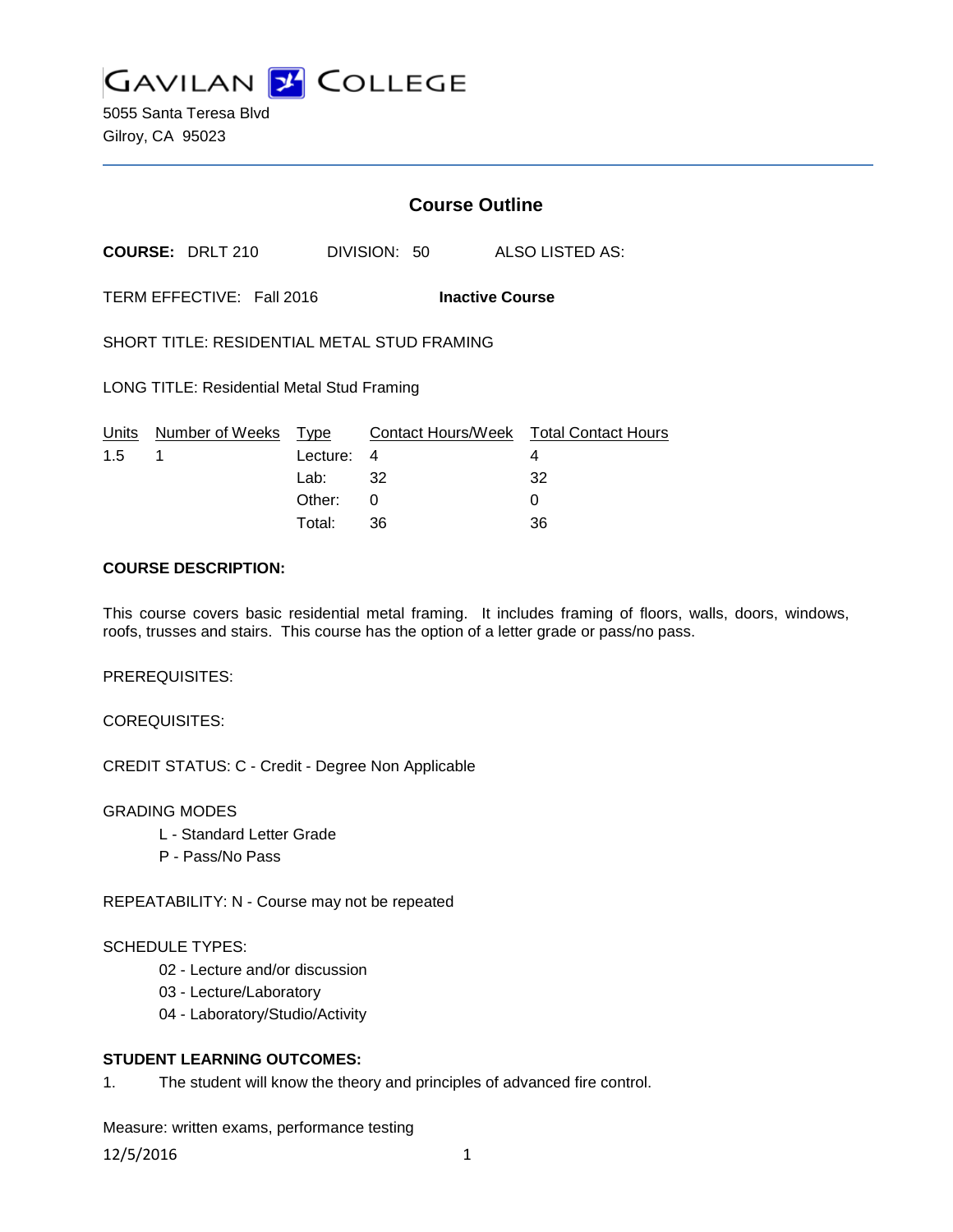PLO: 3 ILO: 7, 1, 2, 3, 6, GE-LO: Year assessed or anticipated year of assessment: 2014

2. Students will be able to use the instruments for layout and leveling such as a laser, water level and transit.

Measure: written exams, performance testing PLO: 3 ILO: 7, 1, 2, 3, 6 GE-LO: Year assessed or anticipated year of assessment: 2014

# PROGRAM LEARNING OUTCOMES:

3. Locate on blueprints and in the specifications, the information needed to construct various types of load bearing and non-load bearing walls, fire protection walls and ceilings.

# CONTENT, STUDENT PERFORMANCE OBJECTIVES, OUT-OF-CLASS ASSIGNMENTS

Inactive Course: 11/28/2016

Out-of-class assignments: For each topic, the student will read chapters and do the homework assignments at the end of the those chapters.

1.5 lec/4 lab Hours

Material conversion from wood to metal

SLO: The student will select, prepare, build, and use residential metal framing.

Assignments: Read the chapters covered in the lecture and answer the study guide question on the assigned subject. Locate and read in the text or online regarding material conversion from wood to metal.

6 lec/8 lab Hours

Floor construction

Wall construction

SLO: The student will compare and evaluate methods of floor construction and wall construction. The student will select and install metal floor and wall units.

Assignments: Read the chapters covered in the lecture and answer the study guide question on the assigned subject. Locate and read in the text or online regarding selecting and using metal floor and wall units.

3 lec/4 lab Hours

Door and window construction

SLO: The student will compare and evaluate methods of installing door and window units.

Assignments: Read the chapters covered in the lecture and answer the study guide question on the assigned subject. Locate and read in the text or online regarding installing door and window units.

3 lec/4 lab Hours

Roof and truss construction

SLO: The student will compare and evaluate methods of installing roof and truss construction.

Assignments: Read the chapters covered in the lecture and answer the study guide question on the assigned subject. Locate and read in the text or online regarding roof and truss construction.

3 lec/4 lab Hours

Stair construction

SLO: The student will compare and evaluate methods of installing stair construction.

The student will compare and evaluate methods for stair construction.

12/5/2016 2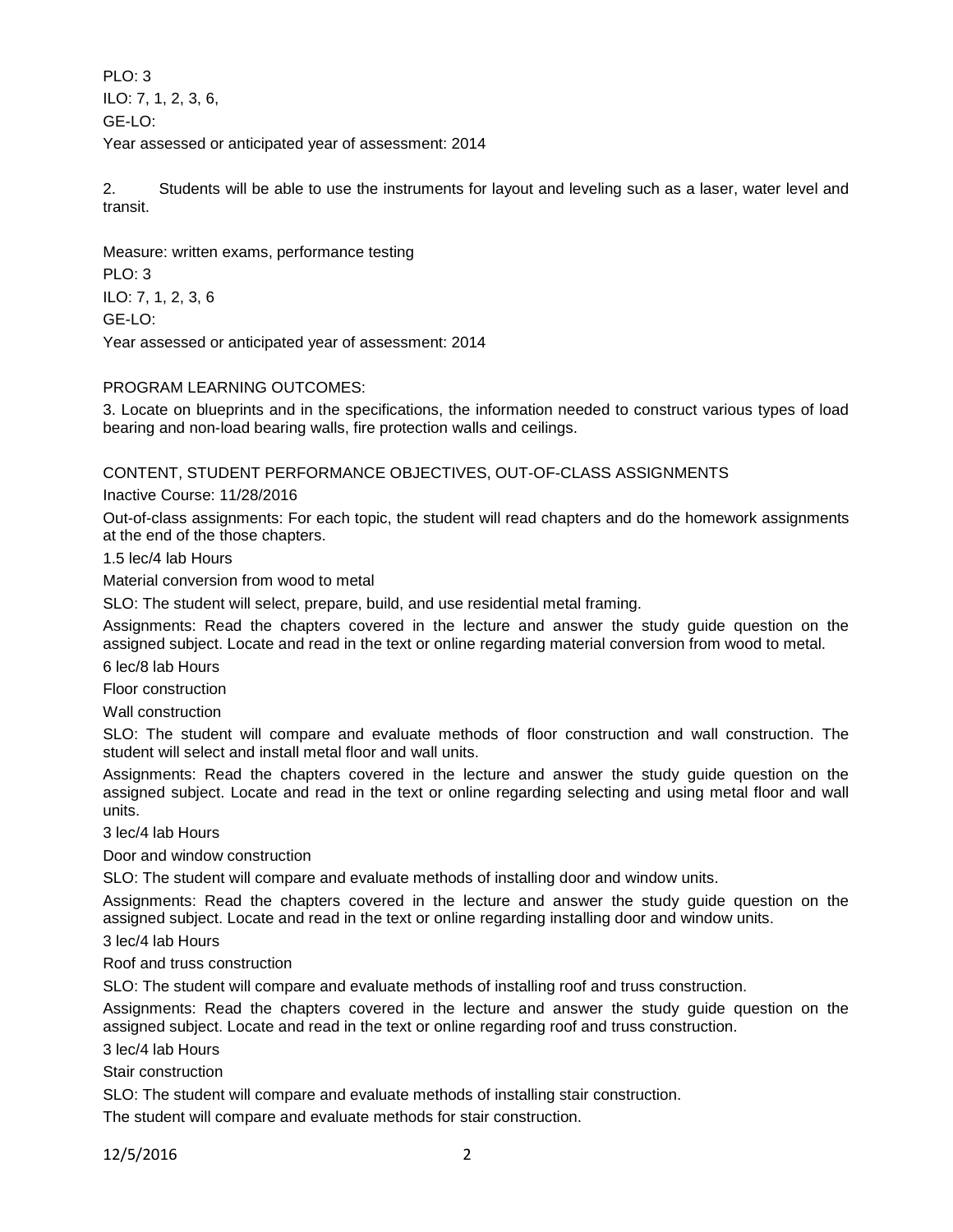Assignments: Read the chapters covered in the lecture and answer the study guide question on the assigned subject. Locate and read in the text or online regarding stair construction.

1.5 lec/3 lab Hours Final examination and term project

### **METHODS OF INSTRUCTION:**

- A. Lecture and discussion
- B. Visual aids
- C. Demonstrations
- D. Group hands-on exercise
- E. Individual hands-on exercise
- F. One-on-one hands-on instruction

### **METHODS OF EVALUATION:**

CATEGORY 1 - The types of writing assignments required: Percent range of total grade: 10 % to 30 %

Written Homework

Reading Reports

Lab Reports

Essay Exams

Term or Other Papers

If this is a degree applicable course, but substantial writing assignments are NOT appropriate, indicate reason:

Course primarily involves skill demonstration or problem solving

CATEGORY 2 - The problem-solving assignments required:

Percent range of total grade: 10 % to 40 %

Homework Problems Field Work Lab Reports **Quizzes** Exams

CATEGORY 3 - The types of skill demonstrations required: Percent range of total grade: 20 % to 70 %

Class Performance/s Field Work Performance Exams CATEGORY 4 - The types of objective examinations used in the course: Percent range of total grade: 10 % to 30 %

Multiple Choice True/False Matching Items Completion

CATEGORY 5 - Any other methods of evaluation: 12/5/2016 3